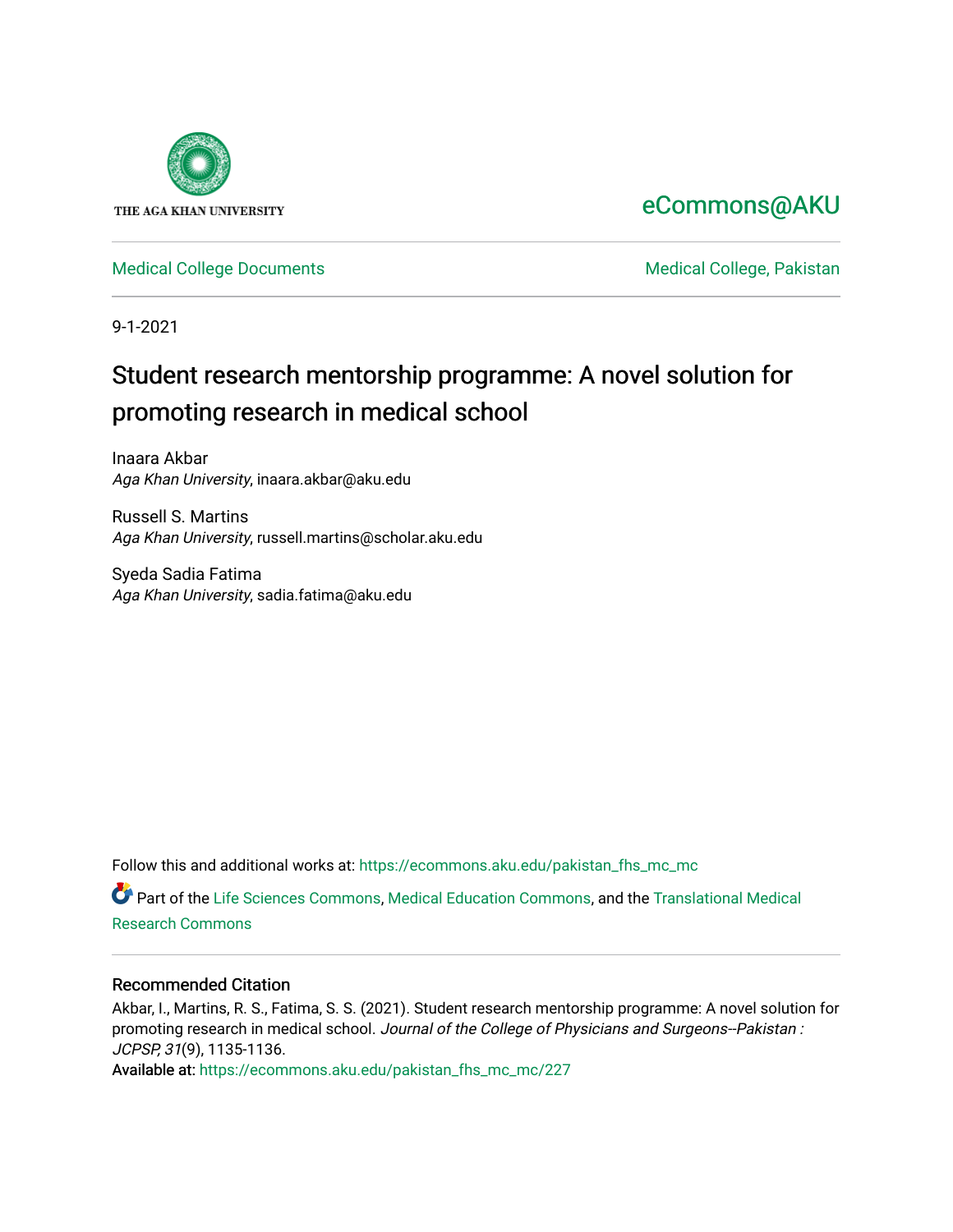# **Student Research Mentorship Programme: A Novel Solution for Promoting Research in Medical School**

# Sir,

Peer-assisted learning (PAL), the process of learning from students at similar training levels,<sup>1</sup> may represent a viable solution for promoting student research in medical school. This letter highlights the role of a sustainable PAL-based student research mentor programme (SRMP) in addressing the severe lack of medical student research in Pakistan.<sup>2</sup>

Medical students often find it daunting to pursue their own research interests. This is due to the lack of various research skills, such as project management, applying for ethical approval, data collection, use of analysis software, and manuscript writing. Additionally, students find it challenging to engage motivated faculty mentors. To this effect, a PAL-based student research mentor programme (SRMP) has been established in January 2020 by the Research & Development Wing, Society for Promoting Innovation in Education (SPIE), a student society at AKU. The SRMP is a research capacity-building initiative that builds on the benefits of PAL, as peer-teachers are better suited to understand learners' challenges, and create an environment conducive to learning by encouraging questions, and devoting time to explaining concepts. $3,4$ 

In SPIE's SRMP, experienced medical student researchers are recruited to be research mentors (mentors), who are equipped with the skills necessary for conducting research and teaching research to novice medical student researchers (mentees). Mentor training consists of workshops teaching research skills and strategies for teaching/learning and mentorship. Once trained, mentors are assigned 1-2 mentees, to whom they impart research skills, guidance, and mentorship at every step of a research project. An active feedback system has been established for continuous improvement of the SRMP. The entire structure of the SRMP requires minimal faculty involvement.

As of June 2020, a mere six months after its establishment, the SRMP is already beginning to bear tangible fruit. Several mentor- mentee research projects are currently underway, and a few completed projects have already been published in PubMed-indexed journals. Moreover, both mentors and mentees report positive feedback regarding the mentor-mentee relationship. Sustainability is being achieved, as current mentors are responsible for conducting workshops to train their mentees to be future mentors themselves (Figure 1).



**Figure1: Student research mentor programme model.**

Thus, if implemented similarly across other medical colleges in the country, SRMP could prove an innovative strategy to improve the quality and quantity of medical student research in Pakistan. In the long term, this may contribute toward boosting Pakistan's profile in the world of medical academia.

#### **CONFLICT OF INTEREST:**

The authors declared no conflict of interest.

#### **AUTHORS' CONTRIBUTION:**

IA, RSM, SSF: Conceived the idea, wrote the manuscript, revised and gave intellectual inputs to the draft, and approved the final version before submission.

### **REFERENCES**

- 1. Aburahma MH, Mohamed HM. Peer teaching as an educational tool in Pharmacy schools: Fruitful or futile. Curr Phar Teach Lear 2017; **9(6)**:1170-9. doi.org/10.1016/j.cptl. 2017.07.026
- 2. Kumar J, Memon A, Kumar A, Kumari R, Kumar B, Fareed S. Barriers experienced by medical students in conducting research at undergraduate level. Cureus 2019; **11(4)**: e4452. doi: 10.7759/cureus.4452
- 3. Bulte C, Betts A, Garner K, Durning S. Student teaching: Views of student near-peer teachers and learners. Medical Teacher 2007; **29(6)**:583-90. doi: 10.1080/014215 90701583824.
- 4. Siddiqi HS, Rehman R, Syed FF, Martins RS, Ibrahim MT, Alam F. Peer-assisted learning (PAL): An innovation aimed at engaged learning for undergraduate medical students. J Pak Med Assoc 2020; **70(11)**:1996-2000. doi: 10.5455/ JPMA.29714.